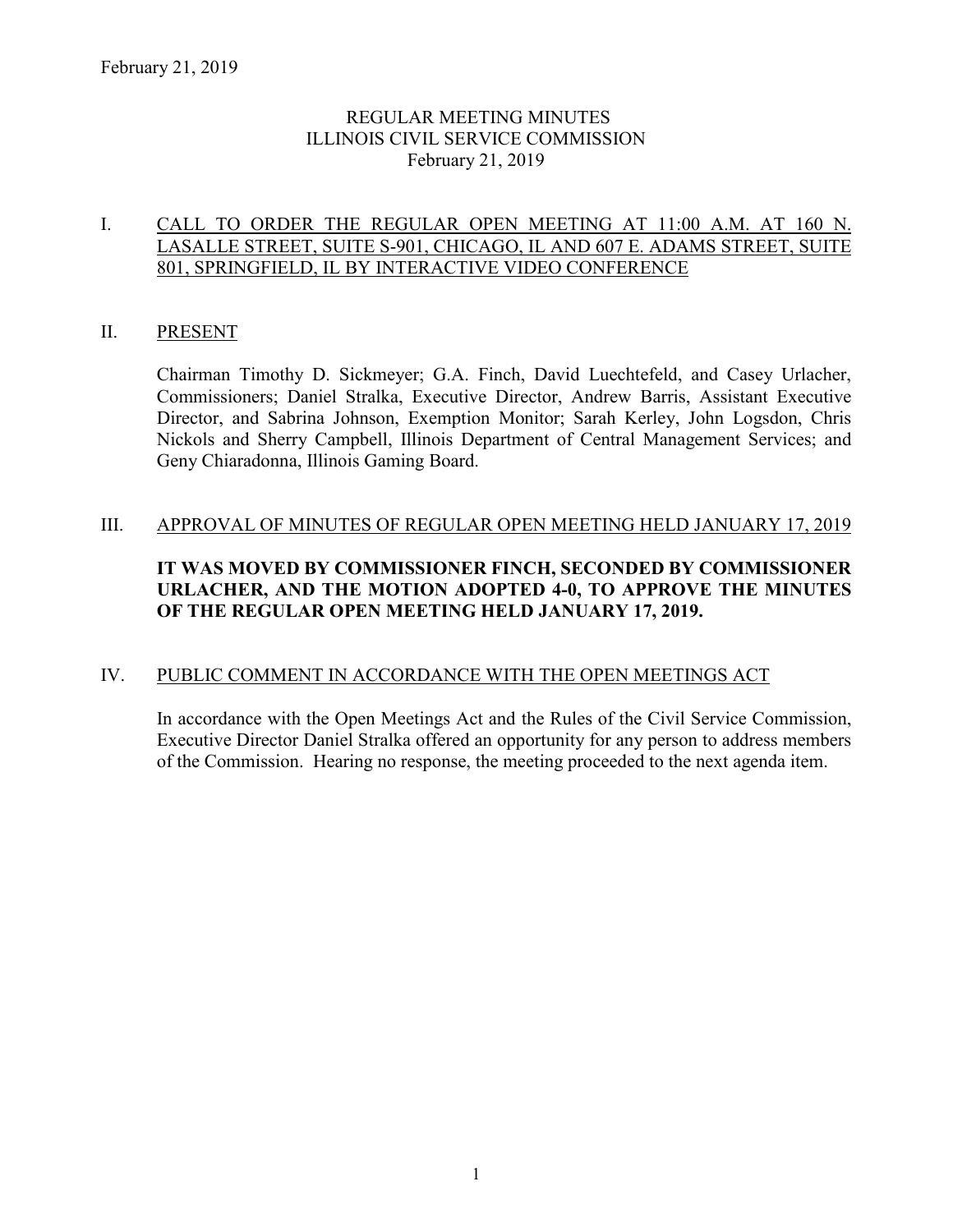#### V. EXEMPTIONS UNDER SECTION  $4d(3)$  OF THE PERSONNEL CODE

# A. Report on Exempt Positions from Department of Central Management Services

| Agency | Total<br><b>Employees</b> | Number of Exempt<br>Positions |
|--------|---------------------------|-------------------------------|
|        |                           |                               |
|        |                           |                               |
|        |                           |                               |
|        |                           |                               |
|        |                           |                               |
|        |                           |                               |
|        |                           |                               |
|        |                           |                               |
|        |                           |                               |
|        |                           |                               |
|        |                           |                               |
|        |                           |                               |
|        |                           |                               |
|        |                           |                               |
|        |                           |                               |
|        |                           |                               |
|        |                           |                               |
|        |                           |                               |
|        |                           |                               |
|        |                           |                               |
|        |                           |                               |
|        |                           |                               |
|        |                           |                               |
|        |                           |                               |
|        |                           |                               |
|        |                           |                               |
|        |                           |                               |
|        |                           |                               |
|        |                           |                               |
|        |                           |                               |
|        |                           |                               |
|        |                           |                               |
|        |                           |                               |
|        |                           |                               |
|        |                           |                               |
|        |                           |                               |
|        |                           |                               |
|        |                           |                               |
|        |                           |                               |
|        |                           |                               |
|        |                           |                               |
|        |                           |                               |
|        |                           |                               |
|        |                           |                               |
|        |                           |                               |
|        |                           |                               |
|        |                           |                               |
|        |                           |                               |
|        |                           |                               |
|        |                           |                               |
|        |                           |                               |
|        |                           |                               |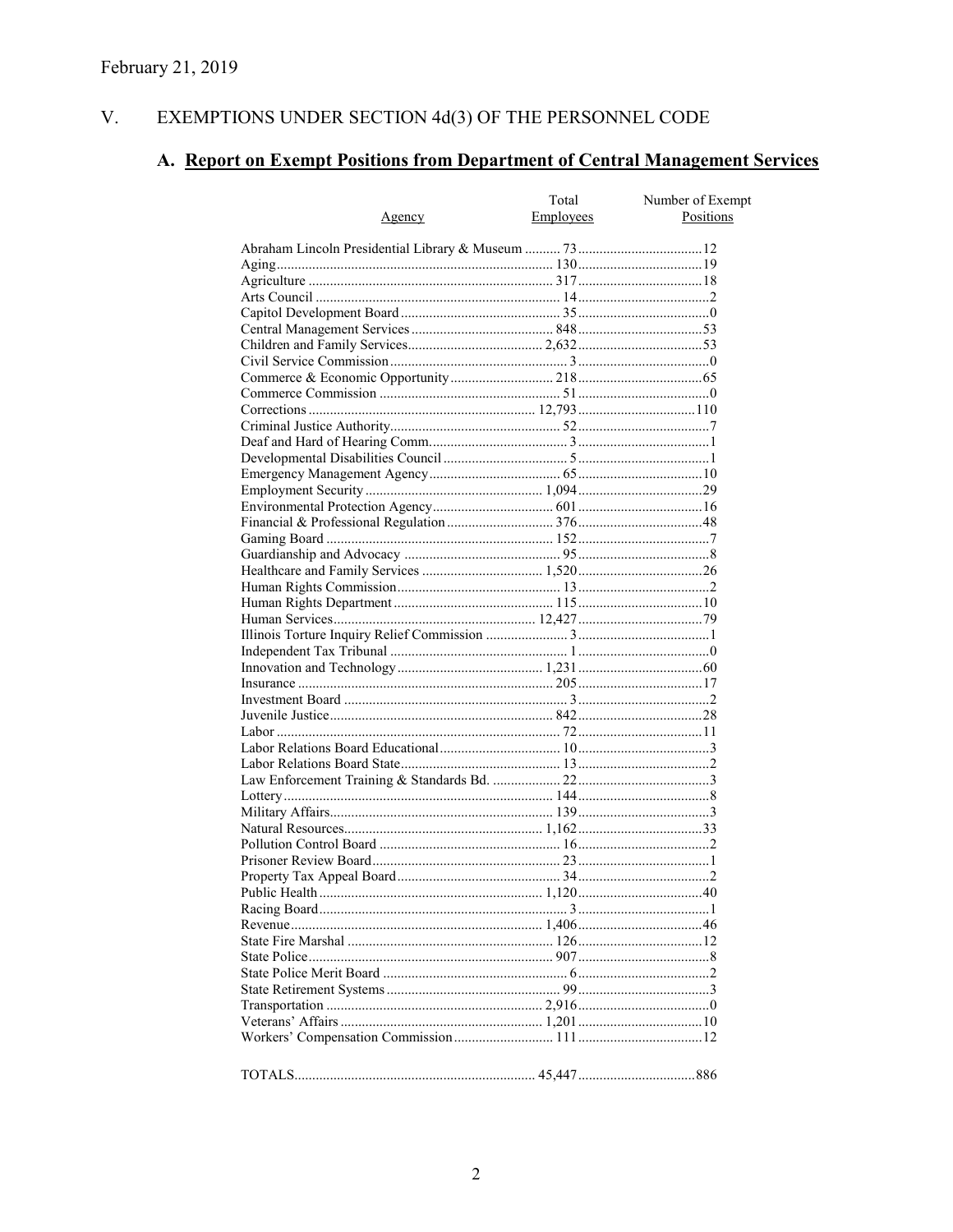### **B. Governing Rule – Section 1.142 Jurisdiction B Exemptions**

- a) The Civil Service Commission shall exercise its judgment when determining whether a position qualifies for exemption from Jurisdiction B under Section 4d(3) of the Personnel Code. The Commission will consider any or all of the following factors inherent in the position and any other factors deemed relevant to the request for exemption:
	- 1) The amount and scope of principal policy making authority;
	- 2) The amount and scope of principal policy administering authority;
	- 3) The amount of independent authority to represent the agency, board or commission to individuals, legislators, organizations or other agencies relative to programmatic responsibilities;
	- 4) The capability to bind the agency, board or commission to a course of action;
	- 5) The nature of the program for which the position has principal policy responsibility;
	- 6) The placement of the position on the organizational chart of the agency, board or commission;
	- 7) The mission, size and geographical scope of the organizational entity or program within the agency, board or commission to which the position is allocated or detailed.
- b) The Commission may, upon its own action after 30 days' notice to the Director of Central Management Services or upon the recommendation of the Director of the Department of Central Management Services, rescind the exemption of any position that no longer meets the requirements for exemption set forth in subsection (a). However, rescission of an exemption shall be approved after the Commission has determined that an adequate level of managerial control exists in exempt status that will insure responsive and accountable administrative control of the programs of the agency, board or commission.
- c) For all positions currently exempt by action of the Commission, the Director of Central Management Services shall inform the Commission promptly in writing of all changes in essential functions, reporting structure, working title, work location, position title, position number or specialized knowledge, skills, abilities, licensure or certification.
- d) Prior to granting an exemption from Jurisdiction B under Section 4d(3) of the Personnel Code, the Commission will notify the incumbent of the position, if any, of its proposed action. The incumbent may appear at the Commission meeting at which action is to be taken and present objections to the exemption request.

(Source: Amended at 34 Ill. Reg. 3485, effective March 3, 2010)

\* \* \*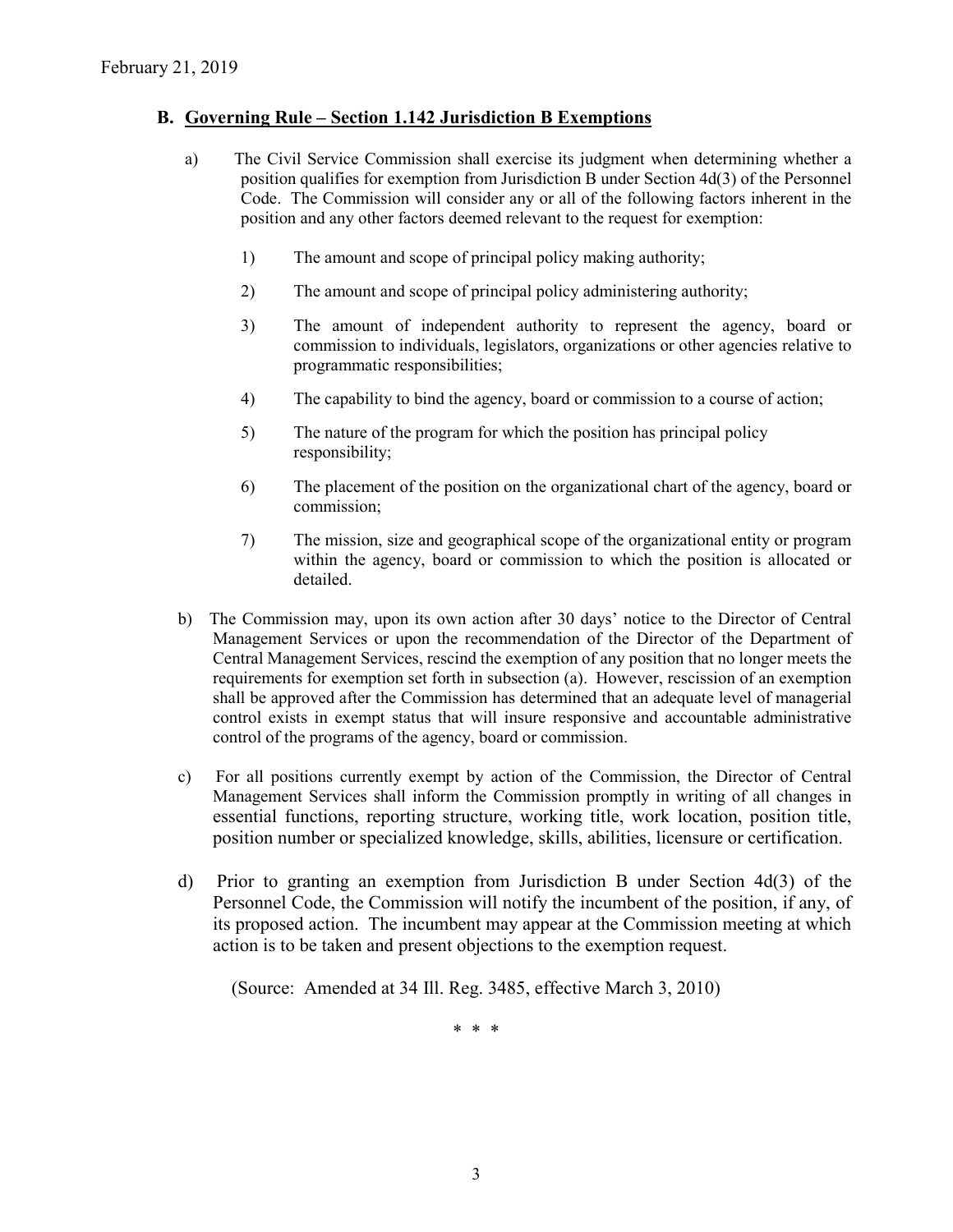### **C. Requests for 4d(3) Exemption**

Before the Staff presentation on the individual requests began, Executive Director Stralka advised the Commissioners that all these requests are the result of the Shakman litigation and the creation of a single "at will" list of Shakman exempt employees. After consulting with representatives of Central Management Services (CMS), the Commission will be considering exemption and rescission requests related to this process over the next four months due to the sheer number of positions affected. This first grouping consists of mostly vacant positions. This process is somewhat unique in that it is being mostly driven from CMS and not the individual agencies. However, Staff has been insistent that the affected agencies be involved and aware of questions Staff had about these requests and what the ultimate Staff recommendation was. All agencies were invited to have a Staff representative present at today's meeting.

As part of the Commission's exemption request review process, CMS provided a cover letter as it usually does that indicated the Director recommended approval of these requests. This letter further referenced an inquiry conducted by CMS along with the Hiring and Employment Monitor and the Special Master that all these positions performed duties and exercised sufficient authority that they should be "at will." Staff inquired of CMS what standard was used in reaching this conclusion. CMS essentially indicated that it was the standard developed by the courts to determine if a position should be "at will" because political affiliation could be an appropriate criterion for hiring, firing and other employment actions. This is noteworthy because the standard for a section 4d(3) exemption is narrower than that for a Shakman exempt position. That is why historically there have been a greater number of state positions that were determined to be Rutan exempt – the term of art prior to Shakman – than principal policy exempt in accordance with section 4d(3). The point of this was to note that the Commission Staff's analysis appears to be more stringent than that used in the analysis referred to in the CMS letter.

Exemption Monitor Sabrina Johnson reported the following:

Items C5, E2, E3, F, J1 and J2 will be continued to the March 2019 meeting. Civil Service Commission staff along with the agencies involved acknowledged additional information is needed for these positions.

- $\triangleright$  As to Item C1, this request is for a Human Resources Internal Personnel Manager at the Department of Central Management Services (CMS), a position that reports to the Deputy Director Bureau of Personnel, who reports to the Chief Administrative Officer, who reports to the Director. This position will handle all internal human resources duties for CMS employees. This position will oversee all human resources functions, including benefits, FMLA, timekeeping, transactions and interview and selection for CMS internal staff. Civil Service Commission has approved exemption requests for similar positions in the past for other agencies. Staff recommended approval of this exemption request.
- $\triangleright$  As to Item C2, this request is for a Governmental Affairs Legislative Liaison at CMS, a position that reports to the Deputy Director Governmental Affairs, who reports to the Assistant Director, who reports to the Director. This position is required to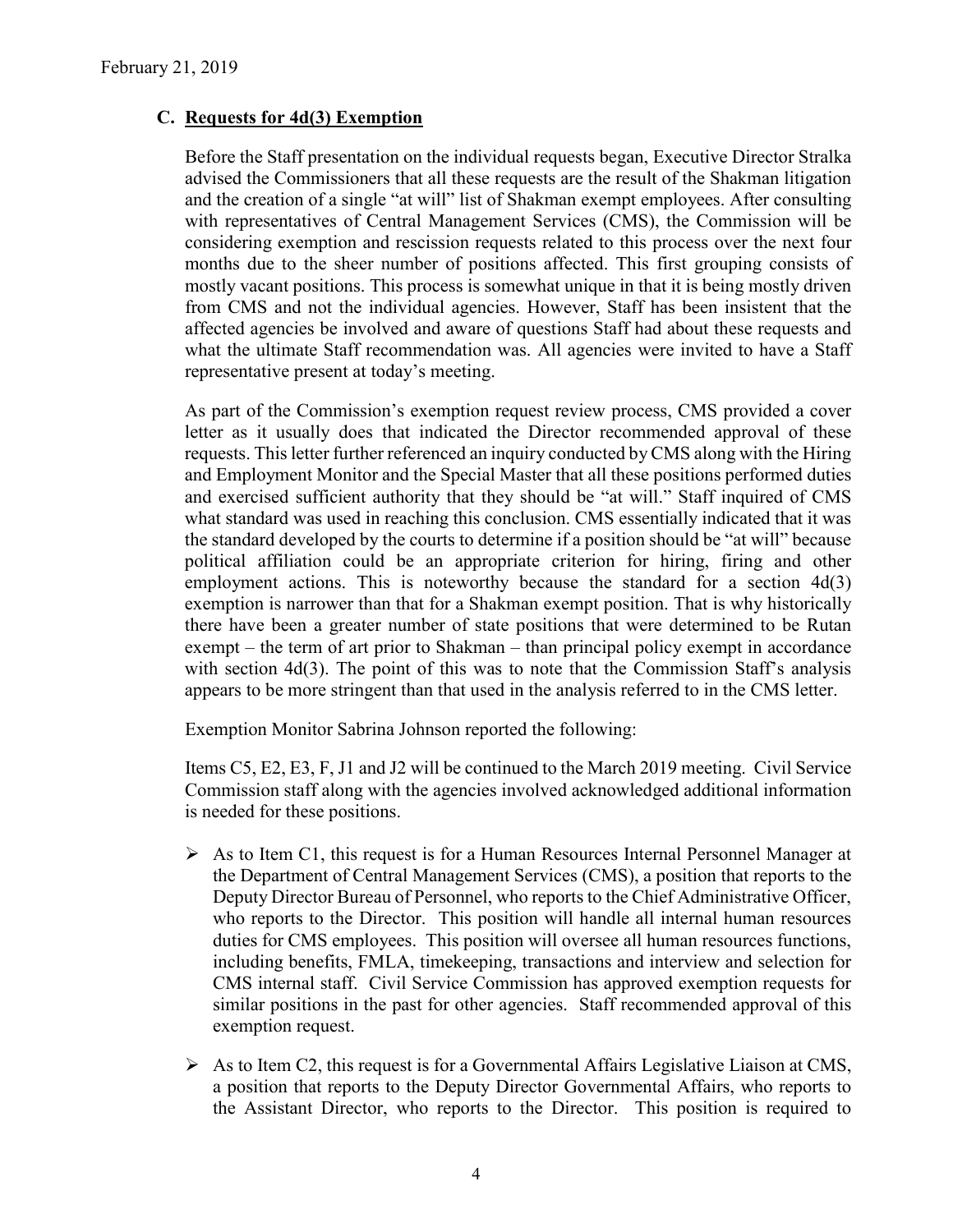communicate with any official or staff of the General Assembly of the State of Illinois for the purpose of influencing any legislative actions for CMS. Staff questioned that this position will make five 4d(3) exempt positions within this division and CMS indicated, "four 4d(3)s is an appropriate staff level for this area." CSC staff found out one of the 4d(3) exempt positions, the Administrative Assistant II position, was abolished and the Commission had not received a copy of the abolishment. Staff recommended approval of this exemption request.

- $\triangleright$  As to Item C3, this request is for an Emergency Management Director of CMS, a position that reports to the Director. This position will serve as the CMS Emergency Management Manager handling all aspects of policy and procedures involving emergency services for the State Emergency Operations Center (SEOC), Illinois Terrorism Task Force (ITTF) and Illinois Office of Homeland Security along with managing facilities for state/federal emergency responses. The CMS Director is a voting member of ITTF and involved in statewide Homeland Security initiatives and this position will act in the Director's stead to carry out those responsibilities. Staff recommended approval of this exemption request.
- $\triangleright$  As to Item C4, this request is for an Assistant Deputy Director-Bureau of Personnel at CMS, a position that reports to the Deputy Director-Bureau of Personnel, who reports to the Chief Administrative Officer, who reports to the Director. This position will assist on personnel issues for CMS and will implement and interpret personnel policy. This position will also assist the Deputy Director-Bureau of Personnel on statewide mandates and oversee numerous divisions affecting all code-covered agencies, boards and commissions under the Personnel Code. CMS has indicated that in the near future, the Bureau of Personnel will also serve in a compliance component dedicated to new processes designed to ensure federal and state laws are met. CMS is the only agency that will have two 4d(3) exempt positions within the Bureau of Personnel. Staff recommended approval of this exemption request.

Sarah Kerley, Central Management Services, concurred with the Staff presentation. She added that as to Item C1, this position has an interim assignment which is technically not an incumbent. Kerley added that in the future CMS will make a note of interim appointments to the Commission.

As to Item C3, Chairman Sickmeyer inquired if this position was taking the place of IEMA. Kerley replied that it was not. Many agencies have designated staff for the ITTF. However, CMS is the agency that is involved in emergency procurements and also coordinates with state facilities that CMS operates. Chairman Sickmeyer inquired why such a position should be exempt. He added that this is the type of position where continuity would be preferable. Kerley replied that this position reports to the Director and acts in their place on the ITTF. This position implements policy on the ground. This position is someone the CMS Director can trust to follow policy and implements policy that will be similar with other agencies. Commissioner Luechtefeld noted that three out of the four positions are presently vacant. He asked if these were all new positions or did they exist in the past. Kerley replied that they were all previously vacant. Item C1 had been a term position. Item C2 had been filled by a long-term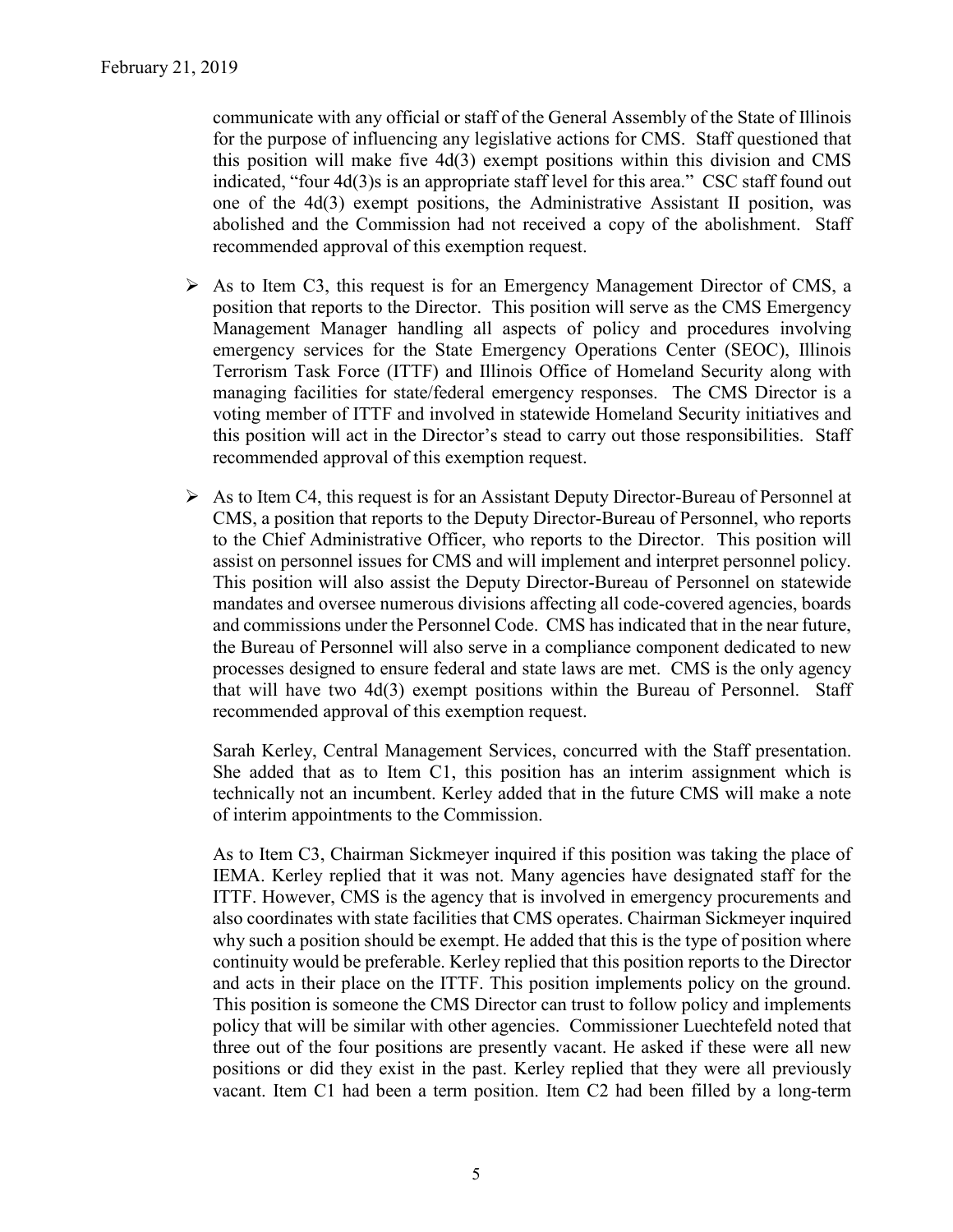employee who recently retired. The agency has had a difficult time hiring people to fill exempt positions. Item C3's responsibilities had been performed under a personal service contract. Item C4 had always existed and previously been occupied by Chris Griffin. The Deputy Director-Bureau of Personnel position was not filled by Governor Rauner. There has been an increase in work responsibilities. Commissioner Luechtefeld inquired if these positions had existed in the past and were not new ones. Kerley indicated they are not new positions.

- $\triangleright$  As to Item D1, this request is for a Deputy Administrator of Finance & Audit of the Illinois Gaming Board (IGB), a position that reports to the Administrator. This position deals with revenue accounting, gaming finance and gaming audits along with all aspects of riverboat gambling audits and video gaming compliance plans. This position deals with gaming tax laws and financial analysis. At the current time Illinois has ten riverboats and approximately 7,000 gaming facilities, all having the requirement of quarterly and/or annual audits. Staff recommended approval of this exemption request.
- $\triangleright$  As to Item D2, this request is for a Deputy Administrator of Enforcement of the IGB, a position that reports to the Administrator. This position has the requirement to be a sworn police officer and it deals with observing, monitoring and inspecting riverboat casino and video gaming activities along with enforcement of the Riverboat Gambling Act, Video Gaming Act and the Administrative Rules adopted by the IGB. This position will develop and implement operating policies, procedures and performance standards for the Enforcement Bureau. Staff recommended approval of this exemption request.

Geny Chiaradonna, Illinois Gaming Board, concurred with the presentation. Commissioner Luechtefeld asked if these positions existed previously and are ready to be filled. Chiaradonna responded affirmatively and noted they were all retirements and the agency intended to fill them.

- $\triangleright$  As to Item E1, this request is for a Chief Fiscal Officer of the Department of Healthcare & Family Services (HFS), a position that reports to the Division Administrator, who reports to the Director. This position oversees the fiscal management operations along with activities involving the Agency's financial statements including the Generally Accepted Accounting Principles (GAAP) report. This position supervisors the Fiscal Operations, Collection Services and Health Finance Sections. Staff recommended approval of this exemption request.
- $\triangleright$  As to Item G, this request is for a Chief of Staff of the Department of Human Services (DHS), a position that reports to the Director of the Division of Rehabilitation Services, who reports to the Assistant Secretary, who reports to the Secretary. This position will manage policy-making functions for rehabilitation programs and human resource staff within this Division. This position will represent the Division with the Governor's Office, members of the Illinois General Assembly, special interest groups, state and federal agencies along at meetings and conferences. This position will initiate special studies on rehabilitation service issues and operations and recommend staff training.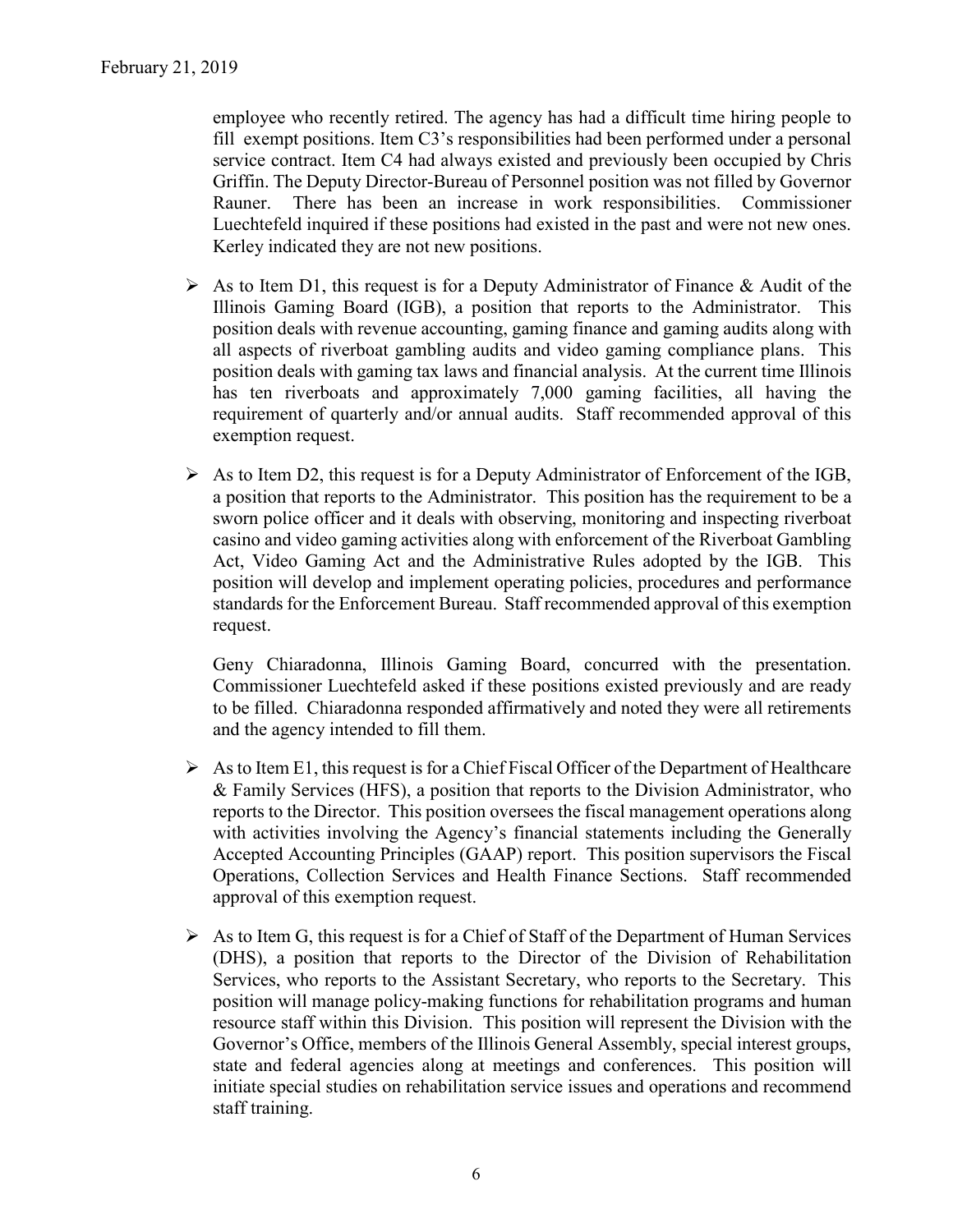Staff clarified there is a Chief of Staff for the Agency, a Chief of Staff for the Mental Health Division and a Chief of Staff for the Division of Family & Community Services. DHS has one Chief of Staff position pending with the Special Master for the Division of Developmental Disabilities. The Division of Rehabilitations Services has approximately 1,750 staff throughout the state serving individuals with disabilities, providing appropriate services, assisting them to find employment and independent living opportunities. Staff recommended approval of this exemption request.

Kerley added that this is treating all Chief of Staff positions at the agency the same way. Kerley noted that each of these divisions is larger than many state agencies and added this was approved by the Special Master.

 $\triangleright$  As to Item H, this request is for a Labor Relations Administrator of the Department of Juvenile Justice (DJJ), a position that reports to the Chief of Staff, who reports to the Director. This position will handle employee grievances, hiring practices, operational restructuring and has authority to negotiate on behalf of the DJJ. Staff inquired about the position being located in Kane County and DJJ indicated the majority of staff and facilities are located in Region I, Chicagoland area. DJJ also indicated it would not have an objection to locating this position in Sangamon County. Staff recommended approval of this exemption request.

Kerley added the Labor Relations Administrators have been treated differently across agencies depending on if the agency submitted the position to the Civil Service Commission for exemption. Now the goal is to have them all treated as exempt due to the authority they possess to bind the agencies in collective bargaining negotiations.

As to Items I1 & I2, these requests are for two Regional Health Officers, one in Peoria and one in Champaign, of the Department of Public Health (DPH), positions that report to the Director. These positions held 4d(3) exemption effective June 16, 2005. Item I1 was rescinded effective May 19, 2017 and Item I2 was rescinded effective May 20, 2016, due to both positions being vacant for two years or more. Both positions deal with policy, leadership and direction to all regional personnel within the position's area along with confidential information on disease outbreaks and other sensitive program issues. DPH currently has five Regional Health Officer positions throughout the state with only three filled at this present time. DPH indicated they have chosen not to fill the vacant positions, "not deemed critical vacancies," therefore Commission Staff will be watching these positions and if not filled within 12 months, will seek rescission. For these reasons, Staff recommended approval of these exemption requests for a term expiring on February 29, 2020.

Kerley indicated three positions are filled. Regional Health Officers will be coming o the Commission to seek exemption. Executive Director Stralka stated they are already exempt positions and Kerley checked her notes and agreed. Stralka then indicated these positions have not been filled and Kerley indicated there are currently two vacant positions. Stralka indicated that is why Staff recommended a term of 12 months.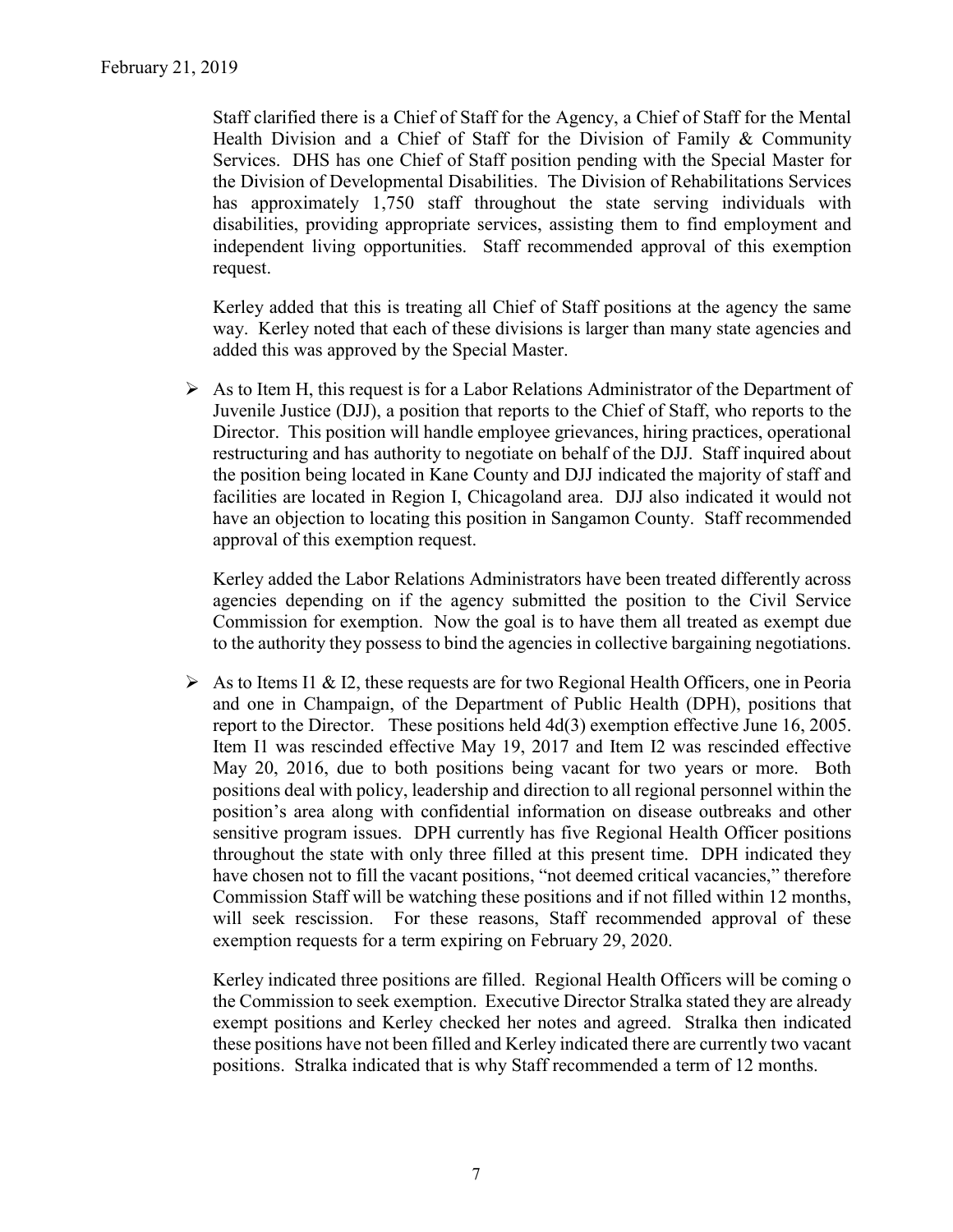Kerley asked and was given leave by Chairman Sickmeyer to address the Commission. She explained that the Shakman exemption analysis focuses on policy development, not implementation. Implementation is a consideration under Section 4d(3) of the Personnel Code. This was brought to the attention of the federal courts as well as the Special Master and the Hiring and Employment Monitor. All summarily rejected that as a consideration. Kerley indicated primary principal policy is a broader scope than political positions. They have different standards. She also indicated if an agency requested Rutan exemption and the Civil Service Commission did not agree with incumbent weigh in, the position would stay covered by bargaining unit or term code.

Kerley reported that on October 1, 2018 there were over 20,000 positions not exempt, 2,500 Rutan exempt, with some in the union, some were hired and fired and this brought up issues. CMS shared the objective of the Personnel Code along with Shakman case that politics should not have anything to do with these. They are only "at will" or "job protected" with a clear distinction.

The following positions were continued to the March 2019 meeting:

| <b>Position Number</b>  | 40070-37-70-110-00-01                                      |
|-------------------------|------------------------------------------------------------|
| <b>Functional Title</b> | <b>Senior Labor Relations Counsel</b>                      |
| Incumbent               | Vacant                                                     |
| Supervisor              | Deputy General Counsel, Labor Relations who reports to the |
|                         | General Counsel who reports to the Director                |
| Location                | Sangamon County                                            |

### **C5. Illinois Department of Central Management Services**

#### **E2. Illinois Department of Healthcare & Family Services**

| <b>Position Number</b>  | 40070-33-20-010-00-61                              |
|-------------------------|----------------------------------------------------|
| <b>Functional Title</b> | Deputy Administrator of Operations                 |
| Incumbent               | Vacant                                             |
| Supervisor              | Division Administrator who reports to the Director |
| Location                | Sangamon County                                    |

#### **E3. Illinois Department of Healthcare & Family Services**

| <b>Position Number</b>  | 40070-33-10-000-00-61                                  |
|-------------------------|--------------------------------------------------------|
| <b>Functional Title</b> | Administrator of Personnel and Administrative Services |
| Incumbent               | vacant                                                 |
| Supervisor              | Deputy Director for Human Resources who reports to the |
|                         | Director                                               |
| Location                | <b>Sangamon County</b>                                 |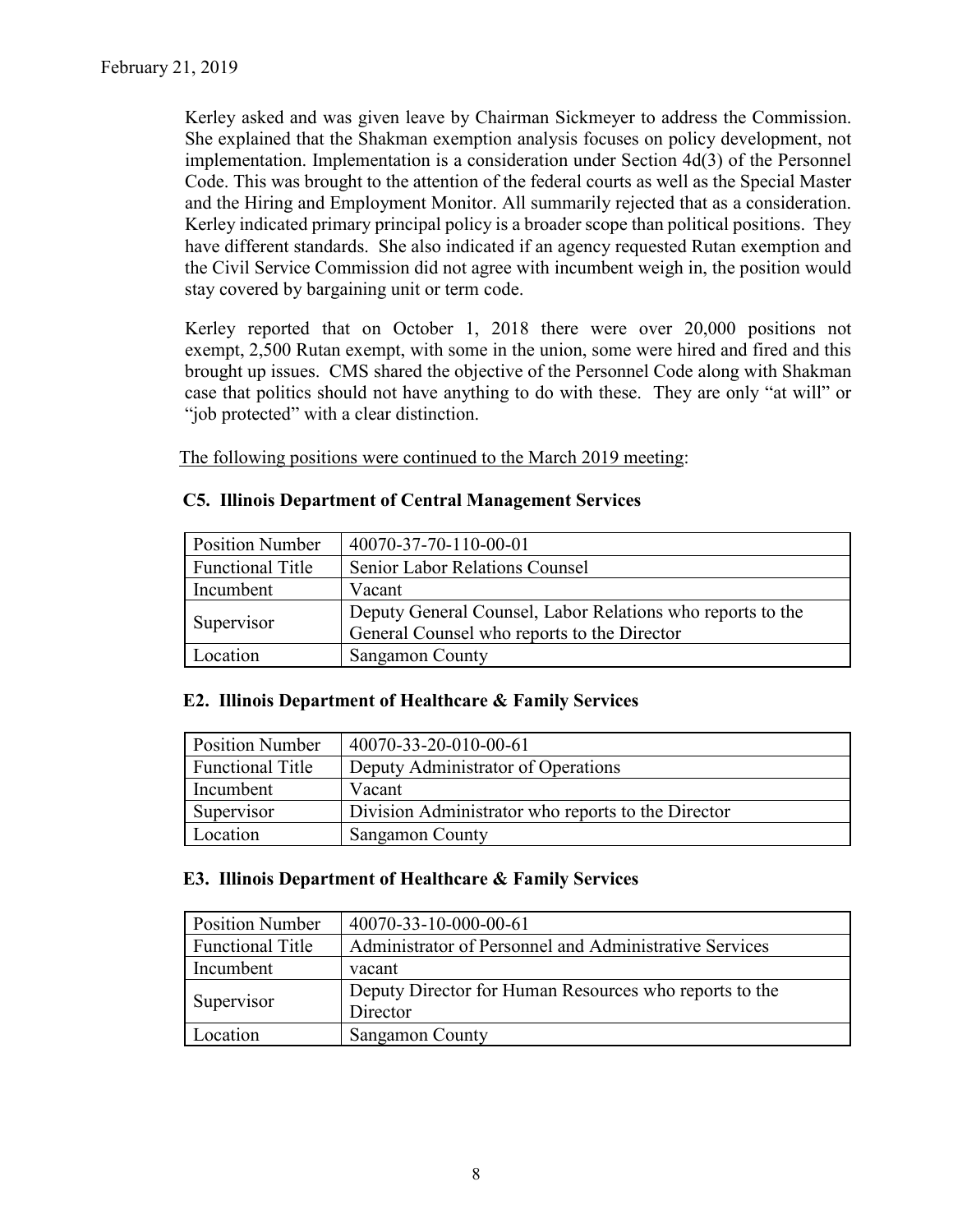# **F. Illinois Department of Human Rights**

| <b>Position Number</b>  | 40070-49-50-100-10-02                           |
|-------------------------|-------------------------------------------------|
| <b>Functional Title</b> | Chief Litigation Attorney-Fair Housing          |
| Incumbent               | vacant                                          |
| Supervisor              | Chief Legal Counsel who reports to the Director |
| Location                | Cook County                                     |

# **J1. Illinois Department of Revenue**

| <b>Position Number</b>  | 40070-25-00-000-01-01 |
|-------------------------|-----------------------|
| <b>Functional Title</b> | Deputy Director       |
| Incumbent               | vacant                |
| Supervisor              | Director              |
| Location                | Sangamon County       |

### **J1. Illinois Department of Revenue**

| <b>Position Number</b>  | 40070-25-07-900-00-01                         |
|-------------------------|-----------------------------------------------|
| <b>Functional Title</b> | Deputy General Counsel – Criminal Prosecution |
| Incumbent               | vacant                                        |
| Supervisor              | General Counsel who reports to the Director   |
| Location                | Cook County                                   |

The following positions were granted 4d(3) exemption on February 21, 2019:

### **C1. Illinois Department of Central Management Services**

| <b>Position Number</b>  | 40070-37-25-000-00-01                                         |
|-------------------------|---------------------------------------------------------------|
| <b>Functional Title</b> | <b>HR Internal Personnel Manager</b>                          |
| Incumbent               | Tricia Pineda                                                 |
| Supervisor              | Deputy Director, Bureau of Personnel who reports to the Chief |
|                         | Administrative Officer who reports to the Director            |
| Location                | <b>Sangamon County</b>                                        |

## **C2. Illinois Department of Central Management Services**

| <b>Position Number</b>  | 37015-37-06-000-01-01                                    |
|-------------------------|----------------------------------------------------------|
| <b>Functional Title</b> | Governmental Affairs Legislative Liaison                 |
| Incumbent               | vacant                                                   |
| Supervisor              | Deputy Director, Governmental Affairs who reports to the |
|                         | Assistant Director who reports to the Director           |
| Location                | <b>Sangamon County</b>                                   |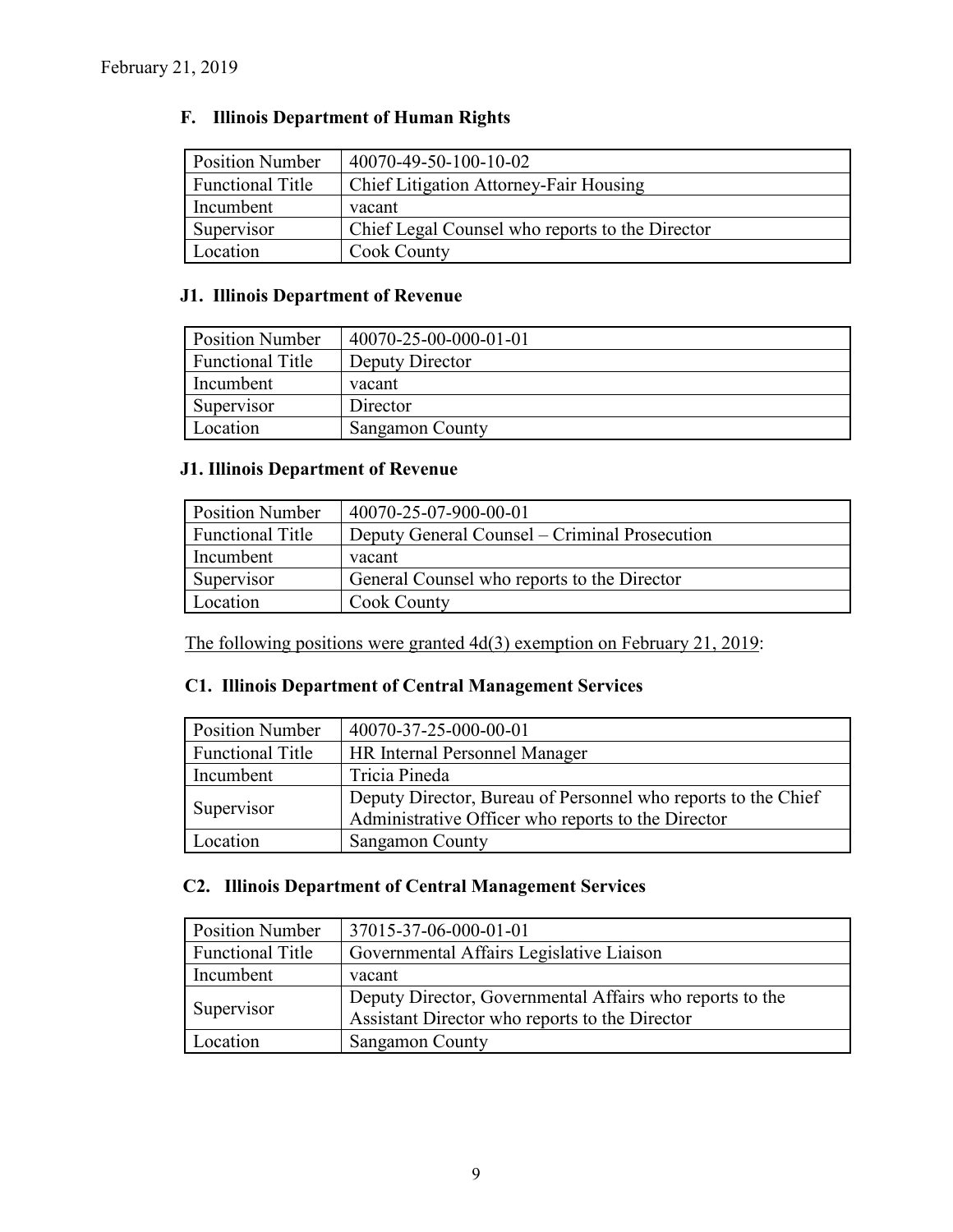# **C3. Illinois Department of Central Management Services**

| <b>Position Number</b>  | 40070-37-00-0000-30-01               |
|-------------------------|--------------------------------------|
| <b>Functional Title</b> | <b>Emergency Management Director</b> |
| Incumbent               | vacant                               |
| Supervisor              | Director                             |
| Location                | Sangamon County                      |

# **C4. Illinois Department of Central Management Services**

| <b>Position Number</b>  | 40070-37-20-000-10-01                                         |
|-------------------------|---------------------------------------------------------------|
| <b>Functional Title</b> | Assistant Deputy Director, Bureau of Personnel                |
| Incumbent               | vacant                                                        |
|                         | Deputy Director, Bureau of Personnel who reports to the Chief |
| Supervisor              | Administrative Officer who reports to the Director            |
| Location                | Sangamon County                                               |

### **D1. Illinois Gaming Board**

| <b>Position Number</b>  | 40070-50-69-200-00-01                     |
|-------------------------|-------------------------------------------|
| <b>Functional Title</b> | Deputy Administrator of Finance and Audit |
| Incumbent               | vacant                                    |
| Supervisor              | Administrator                             |
| Location                | <b>Sangamon County</b>                    |

### **D2. Illinois Gaming Board**

| <b>Position Number</b>  | 40070-50-69-600-00-01               |
|-------------------------|-------------------------------------|
| <b>Functional Title</b> | Deputy Administrator of Enforcement |
| Incumbent               | vacant                              |
| Supervisor              | Administrator                       |
| Location                | Cook County                         |

## **E1. Illinois Department of Healthcare & Family Services**

| <b>Position Number</b>  | 40070-33-70-200-00-61                              |
|-------------------------|----------------------------------------------------|
| <b>Functional Title</b> | Chief Fiscal Officer                               |
| Incumbent               | Vacant                                             |
| Supervisor              | Division Administrator who reports to the Director |
| Location                | <b>Sangamon County</b>                             |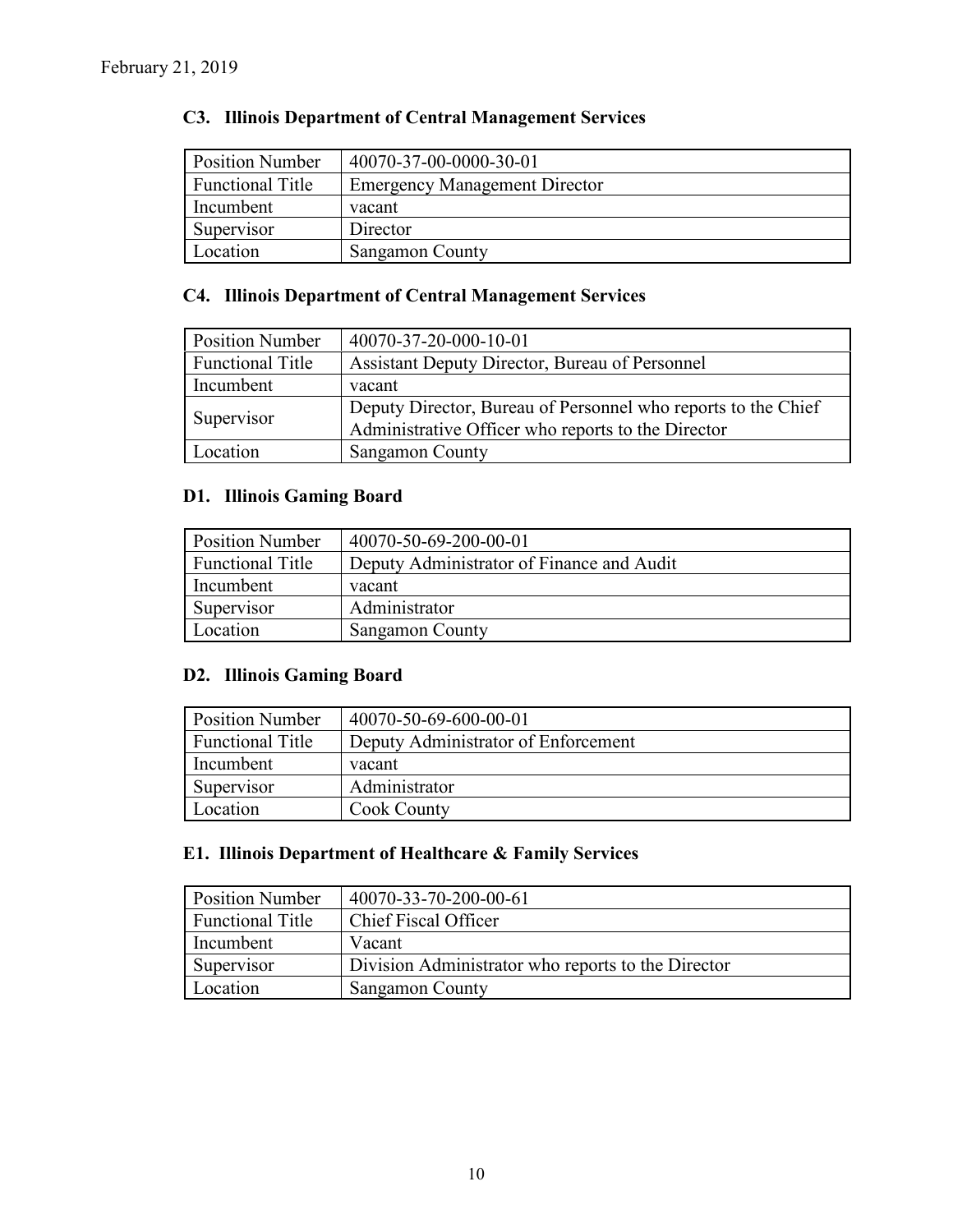#### **G. Illinois Department of Human Services**

| <b>Position Number</b>  | 40070-10-41-010-00-01                                           |  |
|-------------------------|-----------------------------------------------------------------|--|
| <b>Functional Title</b> | Chief of Staff, Rehabilitation Services                         |  |
| Incumbent               | vacant                                                          |  |
|                         | Director of Division of Rehabilitation Services, who reports to |  |
| Supervisor              | the Assistant Secretary, who reports to the Secretary           |  |
| Location                | <b>Cook County</b>                                              |  |

#### **H. Illinois Department of Juvenile Justice**

| <b>Position Number</b>  | 37015-27-00-001-00-03                       |
|-------------------------|---------------------------------------------|
| <b>Functional Title</b> | <b>Labor Relations Administrator</b>        |
| Incumbent               | vacant                                      |
| Supervisor              | Chief of Staff, who reports to the Director |
| Location                | Kane County                                 |

#### **I1. Illinois Department of Public Health**

| <b>Position Number</b>  | 40070-20-06-202-00-21          |
|-------------------------|--------------------------------|
| <b>Functional Title</b> | Regional Health Officer-Peoria |
| Incumbent               | vacant                         |
| Supervisor              | Director                       |
| Location                | Peoria County                  |

#### **I2. Illinois Department of Public Health**

| <b>Position Number</b>  | 40070-20-06-206-00-61             |
|-------------------------|-----------------------------------|
| <b>Functional Title</b> | Regional Health Officer-Champaign |
| Incumbent               | vacant                            |
| Supervisor              | Director                          |
| Location                | Champaign County                  |

### **IT WAS MOVED BY COMMISSIONER URLACHER, SECONDED BY COMMISSIONER LUECHTEFELD, AND THE MOTION ADOPTED 4-0 TO CONTINUE THE EXEMPTION REQUESTS TO THE MARCH 2019 MEETING FOR THE FOLLOWING POSITIONS:**

- **C5: Senior Labor Relations Counsel (CMS)**
- **E2: Deputy Administrator of Operations (HFS)**
- **E3: Administrator of Personnel and Administrative Services (HFS)**
- **F: Chief Litigation Attorney-Fair Housing (DHR)**
- **J1: Deputy Director (DOR)**
- **J2: Deputy General Counsel-Criminal Prosecution (DOR)**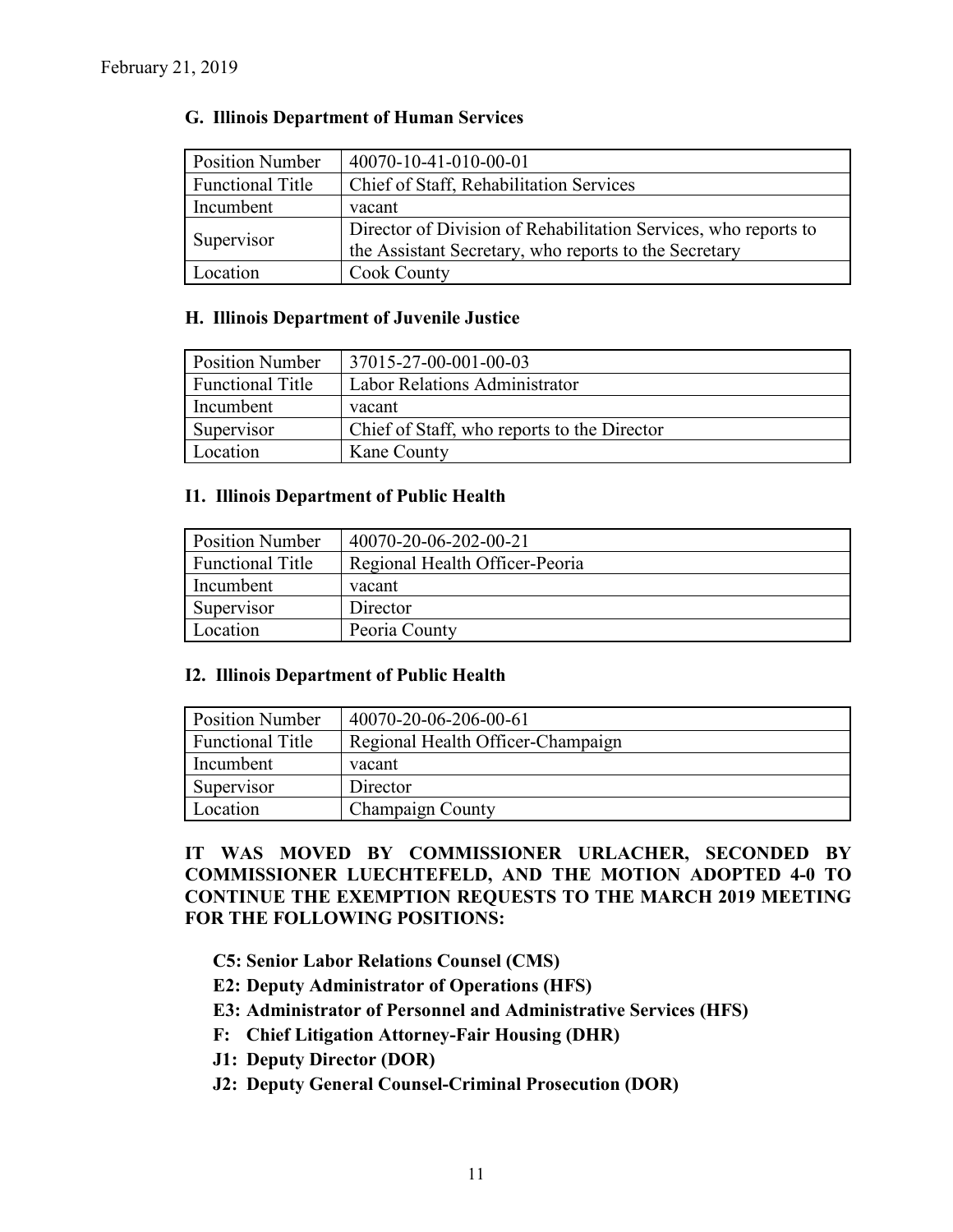## **IT WAS MOVED BY COMMISSIONER URLACHER, SECONDED BY COMMISSIONER FINCH, AND THE MOTION ADOPTED 4-0 TO GRANT 4d(3) EXEMPTION FOR THE FOLLOWING POSITIONS:**

**C1: HR Internal Personnel Manager (CMS)**

- **C2: Governmental Affairs Legislative Liaison (CMS)**
- **C3: Emergency Management Director (CMS)**
- **C4: Assistant Deputy Director, Bureau of Personnel (CMS)**
- **D1: Deputy Administrator of Finance and Audit (IGB)**
- **D2: Deputy Administrator of Enforcement (IGB)**
- **E1: Chief Fiscal Officer (HFS)**
- **G: Chief of Staff, Rehabilitation Services (DHS)**
- **H: Labor Relations Administrator (DJJ)**
- **I1: Regional Health Officer-Peoria (DPH)**
- **I2: Regional Health Officer-Champaign (DPH)**

### VI. CLASS SPECIFICATIONS

#### **A. Governing Rule – Section 1.45 Classification Plan**

The Commission will review the class specifications requiring Commission approval under the Classification Plan and will approve those that meet the requirements of the Personnel Code and Personnel Rules and conform to the following accepted principles of position classification:

- a) The specifications are descriptive of the work being done or that will be done;
- b) Identifiable differentials are set forth among classes that are sufficiently significant to permit the assignment of individual positions to the appropriate class;
- c) Reasonable career promotional opportunities are provided;
- d) The specifications provide a reasonable and valid basis for selection screening by merit examinations;
- e) All requirements of the positions are consistent with classes similar in difficulty, complexity and nature of work; and
- f) The relation of the class specifications to any applicable collective bargaining agreement.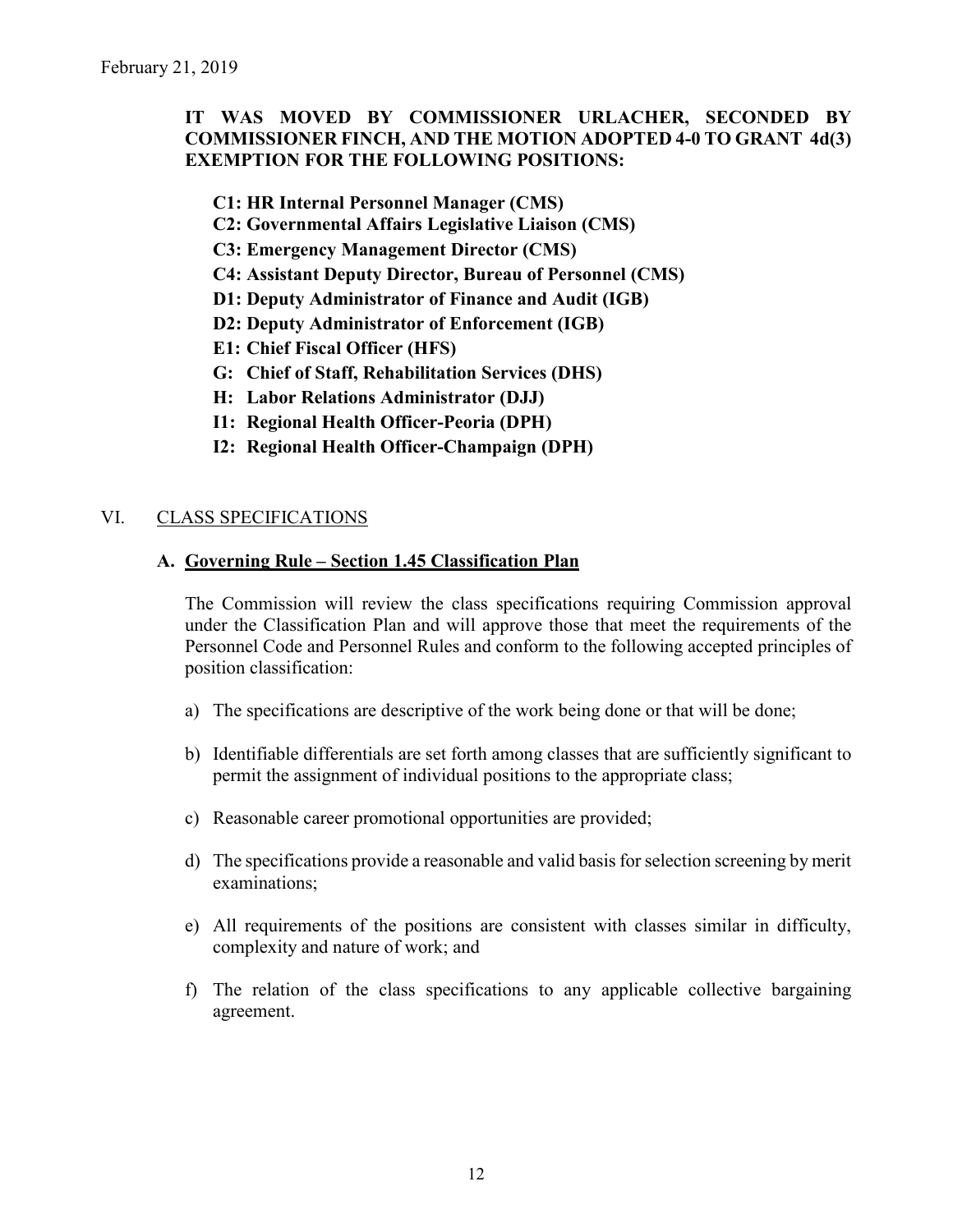The following class titles were submitted for revision by the Director of the Illinois Department of Central Management Services:

### **B. Hearing and Speech Technician 2 Hearing and Speech Associate Hearing and Speech Specialist Hearing and Speech Advanced Specialist**

### **C. Public Administration Intern**

Staff Analysis: Regarding Item B, Assistant Executive Director Andrew Barris noted that there were two initial request dates for a class study related to the Hearing and Speech classes, one in 2015 and the other in 2017, and the statutory change that was the basis for the proposed revision at issue this month occurred in 2013. Chris Nickols from CMS Technical Services confirmed that the revision in 2015 was to eliminate the term "mental retardation" from the class while the current revision was to clean up the use of the term "clinical supervisor" as used in the classes while also clarifying the licensure requirements set forth by the 2013 statutory change. Barris noted that the proposed revisions were agreed to through collective bargaining and would not result in a change in compensation for positions within the class.

Regarding Item C, Assistant Executive Director Barris noted that the Public Administration Intern class was last revised in 2007 and it was reported by CMS Technical Services that there were 38 incumbents at that time. The proposed revision at issue this month indicates that there is only one incumbent in the class. John Logsdon from CMS Technical Services confirmed these numbers. Logsdon explained that the proposed revision was necessary because it was unclear whether those who recently obtained more advanced degrees such as a Masters' Degree would be eligible under the class requirements. Logsdon confirmed that the class was not subject to collective bargaining so no agreement through collective bargaining was necessary. Logsdon confirmed that the passage of future legislation directing preference for low-income applicants for jobs of a duration between 12 and 24 months might necessitate a revision to this and other classes.

**IT WAS MOVED BY COMMISSIONER URLACHER, SECONDED BY COMMISSIONER LUECHTEFELD, AND THE MOTION ADOPTED 4-0 TO APPROVE THE REVISION OF THE FOLLOWING CLASS TITLES TO BE EFFECTIVE ON MARCH 1, 2019:**

- **B. Hearing and Speech Technician 2 Hearing and Speech Associate Hearing and Speech Specialist Hearing and Speech Advanced Specialist**
- **C. Public Administration Intern**

**IT WAS MOVED BY COMMISSIONER URLACHER, SECONDED BY COMMISSIONER FINCH, AND THE MOTION ADOPTED 4-0 TO DISAPPROVE ANY CLASS SPECIFICATIONS RECEIVED BY THE COMMISSION STAFF NOT CONTAINED IN THIS AGENDA TO ALLOW ADEQUATE STUDY.**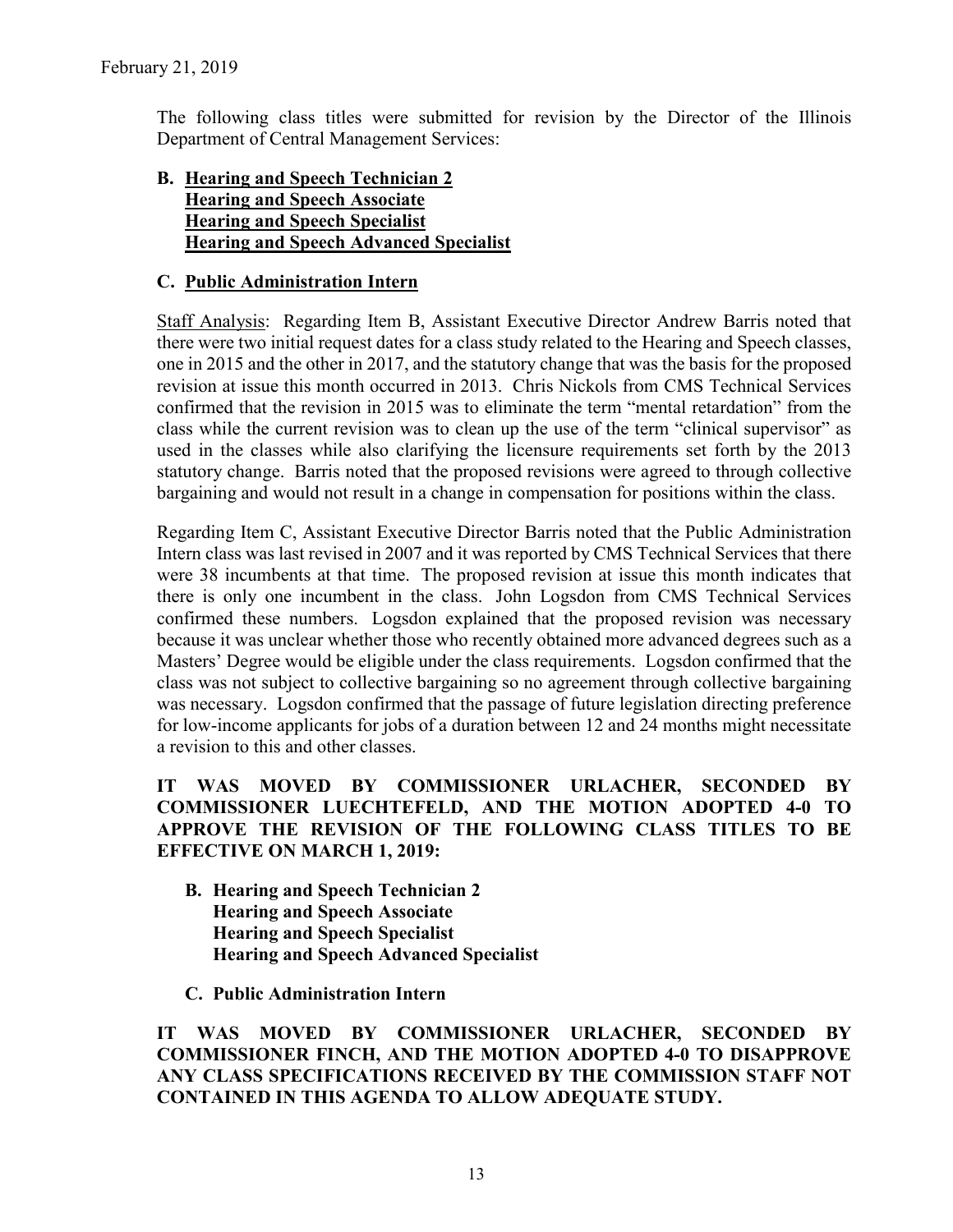#### VII. PERSONNEL RULES

#### **A. Civil Service Commission Governing Rule – Section 1.310 Personnel Rules**

The Commission has power to disapprove new rules or amendments to existing rules submitted by the Director of Central Management Services. Such proposed new rules or amendments of existing rules submitted to the Commission shall be accompanied by a report of proceedings attending the prior public hearing required by law with respect to them. If the Commission does not disapprove new rules or any amendment to existing rules within 30 days following the receipt from the Director of Central Management Services, the new rules or amendments have the force and effect of law after filing by the Director with the Secretary of State.

#### **B. None submitted**

**IT WAS MOVED BY COMMISSIONER LUECHTEFELD, SECONDED BY COMMISSIONER URLACHER, AND THE MOTION ADOPTED 4-0 TO DISAPPROVE ANY AMENDMENTS TO PERSONNEL RULES RECEIVED BY THE COMMISSION STAFF BUT NOT CONTAINED IN THIS AGENDA TO ALLOW ADEQUATE STUDY.** 

#### VIII. MOTION TO CLOSE A PORTION OF THE MEETING

**IT WAS MOVED BY COMMISSIONER URLACHER, SECONDED BY COMMISSIONER LUECHTEFELD, AND BY ROLL CALL VOTE THE MOTION ADOPTED 4-0 TO CLOSE A PORTION OF THE MEETING PURSUANT TO SUBSECTIONS 2(c)(1), 2(c)(4), AND 2(c)(11) OF THE OPEN MEETINGS ACT.**

| <b>SICKMEYER</b>   | YES. | <b>FINCH</b>    | YES. |
|--------------------|------|-----------------|------|
| <b>LUECHTEFELD</b> | YES. | <b>URLACHER</b> | YES. |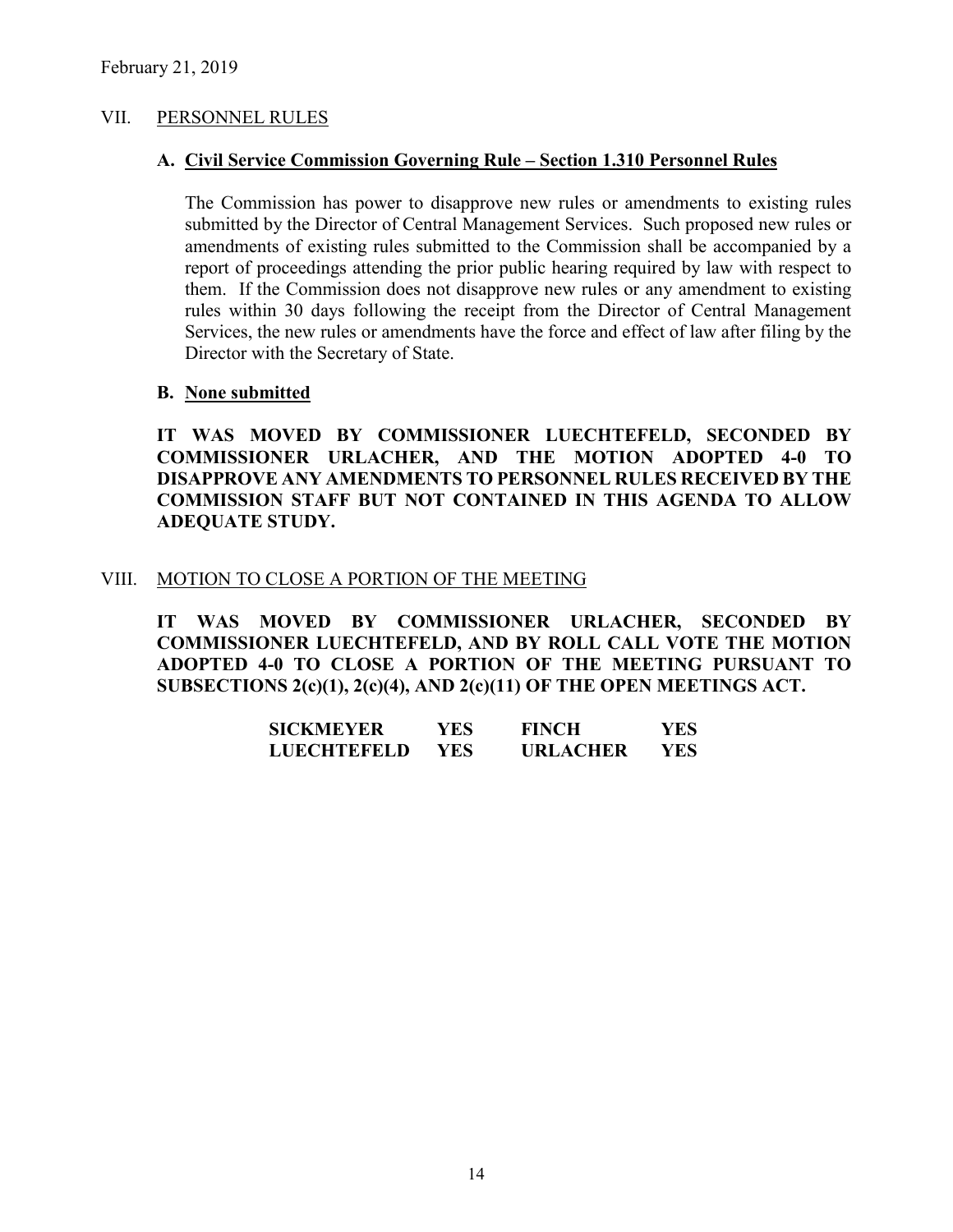### IX. RECONVENE THE OPEN MEETING

Upon due and proper notice, the regular open meeting of the Illinois Civil Service Commission was reconvened at 160 N. LaSalle Street, Suite S-901, Chicago, IL and 607 E. Adams Street, Suite 801, Springfield, IL by interactive video conference at 12:00 p.m.

#### **PRESENT**

Chairman Timothy D. Sickmeyer; G.A. Finch, David Luechtefeld, and Casey Urlacher, Commissioners; and Daniel Stralka, Executive Director, Andrew Barris, Assistant Executive Director and Sabrina Johnson, Exemption Monitor.

### X. INTERLOCUTORY APPEAL

DA-4-19

| Employee                | Shawn R. Bradbury      | Appeal Date   | 8/01/18                            |
|-------------------------|------------------------|---------------|------------------------------------|
| Agency                  | Central Mgmt. Services | Decision Date | 12/07/19                           |
| Appeal Type   Discharge |                        | Proposal for  | <b>Grant Motion to Dismiss for</b> |
| ALJ                     | <b>Andrew Barris</b>   | Decision      | no jurisdiction.                   |

**IT WAS MOVED BY COMMISSIONER URLACHER, SECONDED BY COMMISSIONER FINCH, AND BY ROLL CALL VOTE OF 4-0 THE MOTION ADOPTED TO AFFIRM AND ADOPT THE PROPOSAL OF THE ADMINISTRATIVE LAW JUDGE TO GRANT THE MOTION TO DISMISS.**

| <b>SICKMEYER</b>   | YES- | <b>FINCH</b>    | YES |
|--------------------|------|-----------------|-----|
| <b>LUECHTEFELD</b> | YES. | <b>URLACHER</b> | YES |

#### XI. PUBLICLY ANNOUNCED DECISION RESULTING FROM APPEAL

DA-48-18

| Employee    | William M. Valentine | Appeal Date   | 6/11/18           |
|-------------|----------------------|---------------|-------------------|
| Agency      | <b>Corrections</b>   | Decision Date | 2/08/19           |
| Appeal Type | Discharge            | Proposal for  |                   |
| ALJ         | Daniel Stralka       | Decision      | Discharge upheld. |

**IT WAS MOVED BY COMMISSIONER URLACHER, SECONDED BY COMMISSIONER LUECHTEFELD, AND BY ROLL CALL VOTE OF 4-0 THE MOTION ADOPTED TO PARTIALLY REVERSE THE FINDINGS OF FACT OF SAID PROPOSAL AND PARTIALLY REVERSE THE CONCLUSIONS OF LAW OF SAID PROPOSAL WHILE MODIFYING THE RECOMMENDATION THAT DISCHARGE IS THE APPROPRIATE LEVEL OF DISCIPLINE TO BE IMPOSED.**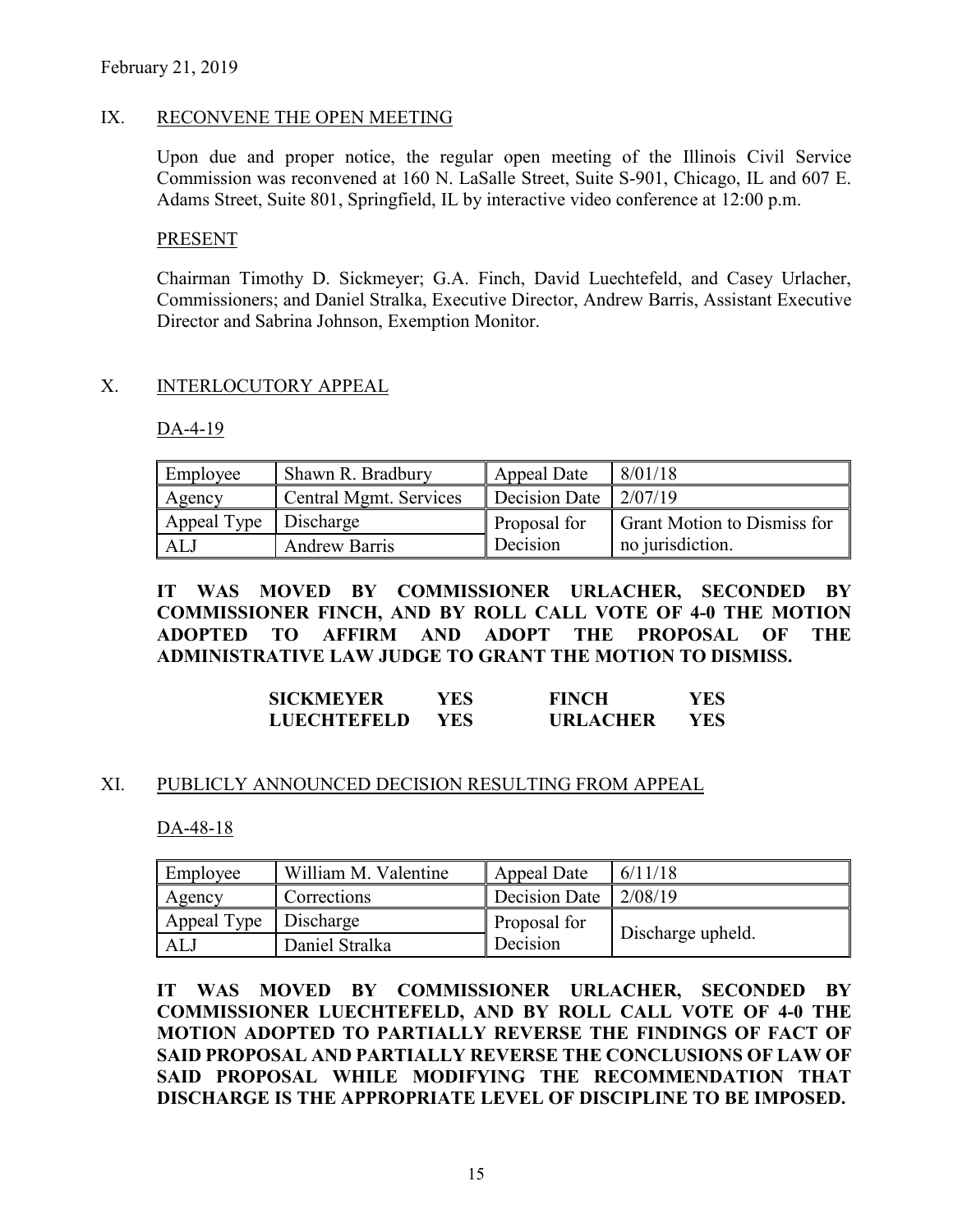**IT IS HEREBY DETERMINED THAT THE WRITTEN CHARGES FOR DISCHARGE APPROVED BY THE DIRECTOR OF THE ILLINOIS DEPARTMENT OF CENTRAL MANAGEMENT SERVICES HAVE BEEN PARTIALLY PROVEN, BUT DISCHARGE IS NOT WARRANTED CONSIDERING THE NATURE OF THE OFFENSE, THE EMPLOYEE'S PERFORMANCE RECORD INCLUDING DISCIPLINARY HISTORY, AND THE EMPLOYEE'S LENGTH OF CONTINUOUS SERVICE. THE ADMINISTRATIVE LAW JUDGE'S SPECIFIC FINDING OF FACT THAT VALENTINE FAILED TO SUBMIT NOTIFICATION OF ABSENCE (NOA) SLIPS FOR THE DAYS IN QUESTION IS REVERSED. THE FINDING OF THE COMMISSION IS THAT THE PETITIONER FAILED TO ESTABLISH THIS FACT BY A PREPONDERANCE OF THE EVIDENCE. IN SUPPORT THEREOF:**

- **IT IS UNCONTROVERTED THAT IN THE FIVE MONTHS PRIOR TO THE DATES IN QUESTION, VALENTINE SUCCESSFULLY SUBMITTED NOA SLIPS AT LEAST 23 TIMES. IN ADDITION, IN THE TWO MONTHS AFTER THE DATES IN QUESTION, VALENTINE SUCCESSFULLY SUBMITTED NOA SLIPS AT LEAST 17 TIMES. THIS HISTORY OF SUCCESSFULLY NAVIGATING THE NOA SLIP PROCESS BOTH BEFORE AND AFTER THE DATES IN QUESTION INDICATES THAT WHATEVER WENT AWRY IN THE NOA SLIP PROCESS FOR THE DATES IN QUESTION WAS NOT DUE TO VALENTINE'S ACTIONS OR INACTIONS.**
- **VALENTINE RECEIVED A FULL PAYCHECK FOR THE DATES IN QUESTION. THIS REASONABLY WOULD LEAD HIM TO BELIEVE THAT THERE WAS NO ISSUE WITH ACCOUNTING FOR HIS TIME ON THE DATES IN QUESTION.**
- **AS POINTED OUT IN THE RESPONDENT'S RESPONSE TO THE PROPOSAL FOR DECISION ON REMAND, THE PETITIONER MAINTAINS A CONVOLUTED SYSTEM FOR TRACKING NOA SLIPS WITH MANY DIFFERENT HANDS IN THE PROCESS. AS THE ADMINISTRATIVE LAW JUDGE NOTED, THIS CREATED ENOUGH DOUBT THAT THE BREAKDOWN IN THIS INSTANCE WAS MORE LIKELY IN THE PROCESS RATHER THAN THE SUBMISSION.**
- **VALENTINE HAD A GREAT DEAL AT STAKE IN MAINTAINING HIS EMPLOYMENT RELATIONSHIP WITH THE PETITIONER. SPECIFICALLY, MAINTAINING HIS HEALTH INSURANCE FOR HIS ILL FAMILY MEMBER. IT CALLS INTO QUESTION THE PETITIONER'S ARGUMENT THAT HE JUST STOPPED SUBMITTING NOA SLIPS FOR A TWO-MONTH PERIOD.**
- **LASTLY, VALENTINE WAS AN EMPLOYEE WITH A POSITIVE PERFORMANCE RECORD DURING HIS TENURE AS A CORRECTIONAL OFFICER WHO HAD A TRACK RECORD OF SUCCESSFULLY SUBMITTING NOA SLIPS TO COVER HIS**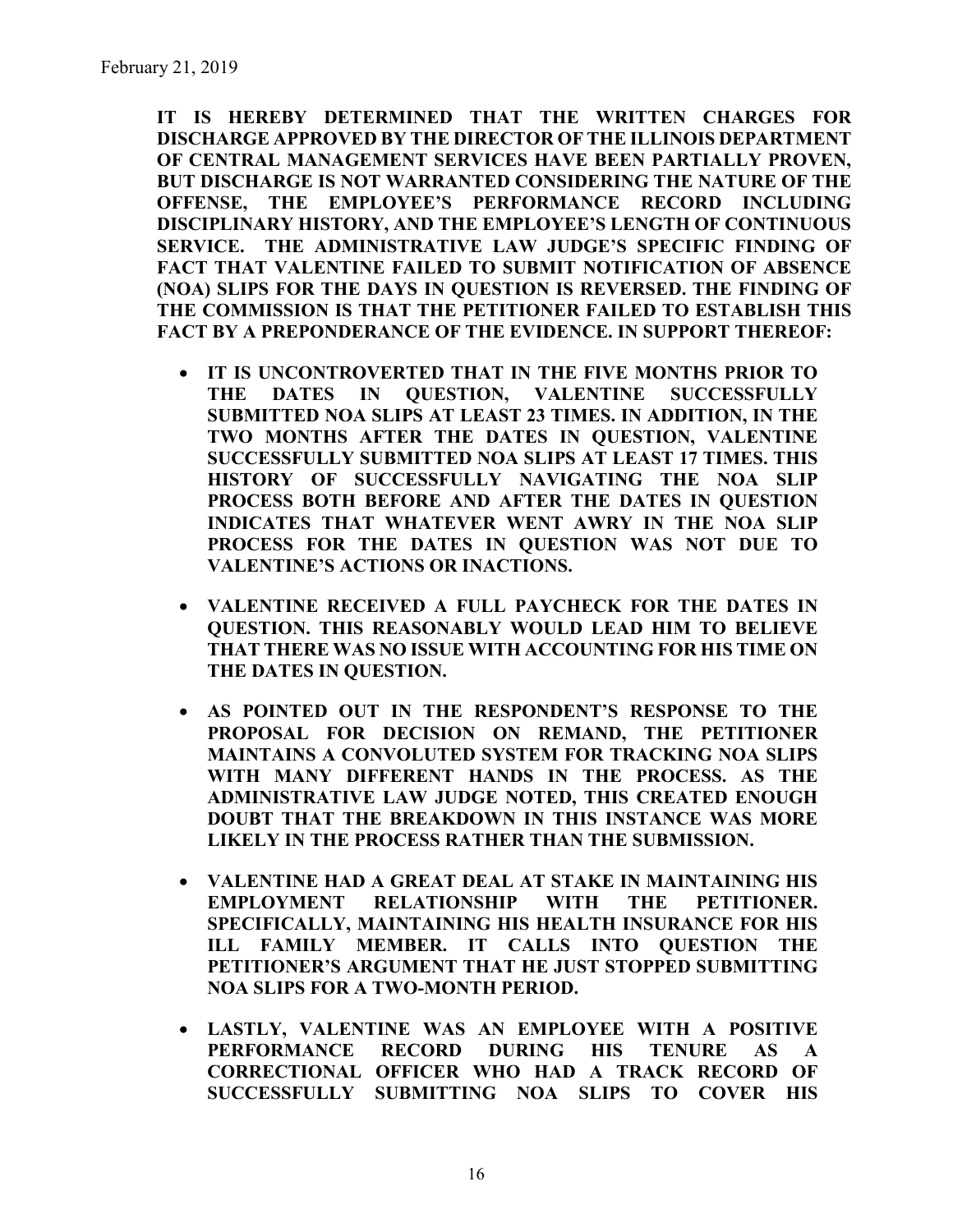**APPROVED FAMILY AND MEDICAL LEAVE ACT ABSENCES. HE WAS NOT A HABITUAL ATTENDANCE POLICY VIOLATOR. ONE DAY, THE PETITIONER STOPPED RECEIVING HIS NOA SLIPS AS IT HAD BEEN RECEIVING THEM FOR FIVE MONTHS. DESPITE THIS SUDDEN DEVIATION, THERE WAS NO EVIDENCE THAT ANY EMPLOYEE AT THE DEPARTMENT OF CORRECTIONS EVER REACHED OUT TO THE RESPONDENT PRIOR TO SERVING HIM WITH THE DISCIPLINARY PAPERWORK THAT LED TO HIS DISCHARGE TO INQUIRE ABOUT WHY HE STOPPED SUBMITTING NOA SLIPS. THIS IS AN INDICATION THAT HE MAY HAVE, IN FACT, BEEN SUBMITTING THEM ALL ALONG.**

**CONSIDERING THE ABOVE REVERSED SPECIFIC FINDING OF FACT, THERE CAN BE NO VIOLATION OF THE AFFIRMATIVE ATTENDANCE POLICY. HOWEVER, VALENTINE WAS ALSO CHARGED WITH VIOLATING STANDARDS OF CONDUCT AND RULES OF CONDUCT. HIS FAILURE TO FOLLOW THROUGH ON THE MISSING NOA SLIPS ONCE HE WAS MADE AWARE OF THEM – INCLUDING HIS FAILURE TO ATTEND HIS EMPLOYEE REVIEW BOARD HEARING WHERE HE WAS GIVEN AN ADDITIONAL OPPORTUNITY TO SUBMIT NOA SLIPS DESPITE IT BEING CONTINUED ONCE PREVIOUSLY AT HIS REQUEST SO HE COULD ATTEND – CONSTITUTES A VIOLATION OF THESE SECTIONS.** 

**FOR ALL OF THESE REASONS, THE PARTIALLY PROVEN CHARGES DO NOT RISE TO THE LEVEL WHICH SOUND PUBLIC OPINION RECOGNIZES AS GOOD CAUSE FOR THE EMPLOYEE TO NO LONGER HOLD THE POSITION. THE PARTIALLY PROVEN CHARGES WARRANT A 60-DAY SUSPENSION PLUS THE DURATION OF HIS SUSPENSION PENDING DISCHARGE.** 

| <b>SICKMEYER</b>   | <b>YES</b> | <b>FINCH</b>    | YES |
|--------------------|------------|-----------------|-----|
| <b>LUECHTEFELD</b> | YES.       | <b>URLACHER</b> | YES |

#### XII. APPEAL TERMINATED WITHOUT DECISION ON THE MERITS

DA-12-19

| Employee    | William A. Marks     | Appeal Date   | 12/17/18                      |
|-------------|----------------------|---------------|-------------------------------|
| Agency      | Transportation       | Decision Date | 02/11/19                      |
| Appeal Type | Discharge            | Proposal for  | Dismissed subject to approval |
| ALJ         | <b>Andrew Barris</b> | Decision      | of Commission; withdrawn.     |

**IT WAS MOVED BY COMMISSIONER FINCH, SECONDED BY COMMISSIONER URLACHER, AND BY ROLL CALL VOTE OF 4-0 THE MOTION ADOPTED TO AFFIRM AND ADOPT THE PROPOSAL OF THE ADMINISTRATIVE LAW JUDGE TO DISMISS THE APPEAL.**